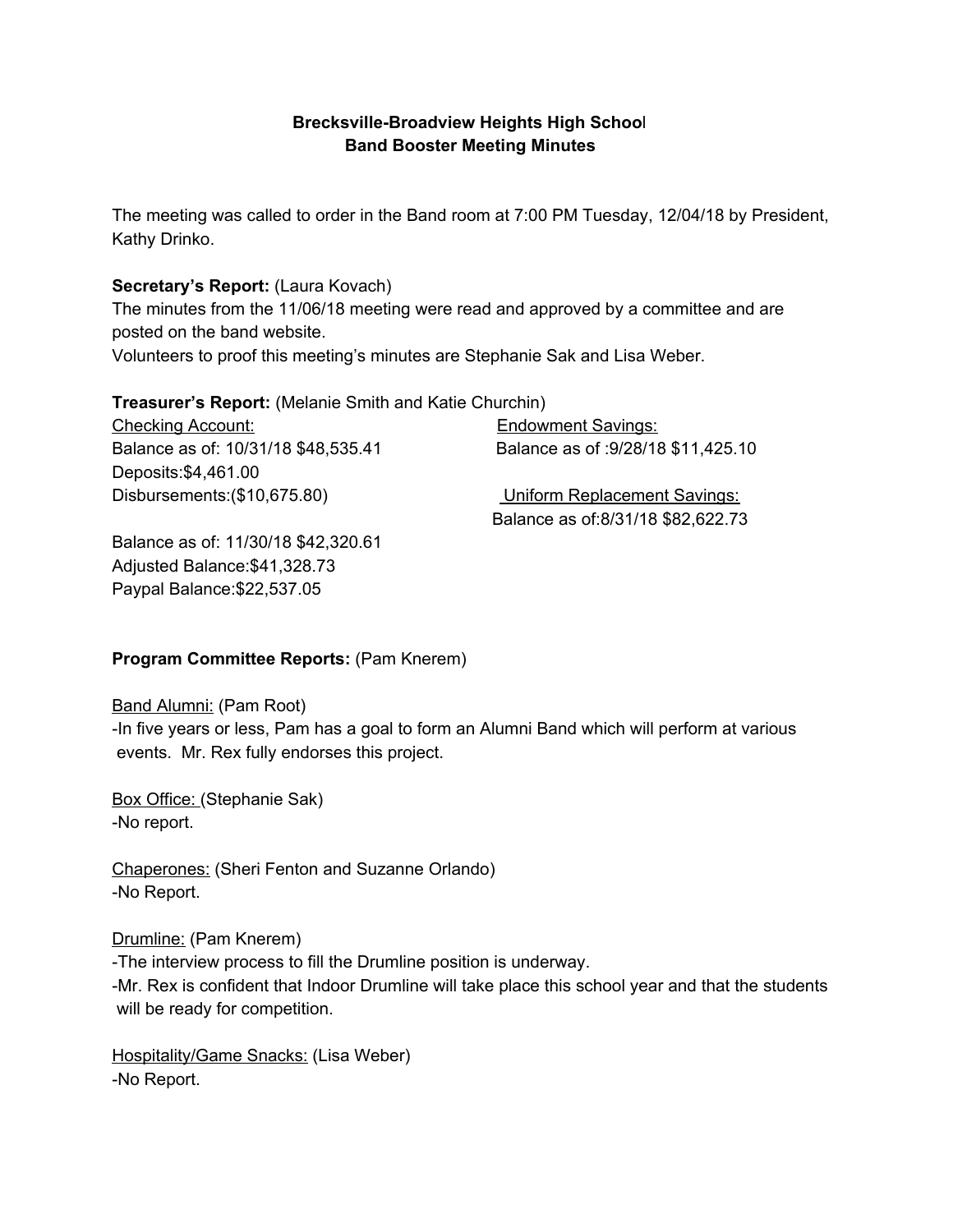Flagline: (Melissa Brubaker and Elena Kucharski) -No Report.

PSO: (Michele Mihalich)

-Mental Health Action Plan is an assessment that will be administered to BBHCSD students to flag potential at risk students.

-See the PSO website for more details and for information on other upcoming events.

Publicity: (Melissa Burdick) -No report.

Senior Night: (Pj Malnar) -No report.

Swarm Board and Decorations: (Lisa Trout)

-As usual, Lisa made AMAZING locker decorations for each band member for the Winter concert. Thank you Lisa!!!!!

Uniforms: (Lori Reagan, Rima Julien, Sheyenne Uhlir and Linda Gauntner)

-There are 16 missing raincoats from Marching Band season.

-Options for replacing/repairing raincoats were discussed.

- If repairing, 15 coats need new zippers. About 150 coats are still in good condition. About 180 of the same design would need to be made.
- If purchasing new coats, the projected cost of 330 new coats would be approximately \$26,500.
	- ❖ The new coats would feature snaps instead of zippers and have a lighter weight of quilting so they would be less bulky and cumbersome.
	- ❖ Lori will bring a sample of the fabric to the next Booster meeting.
	- ❖ Lori is also looking at ordering through a new company called Style Plus because the company that has been used in the past now outsources their work to another country and have become unreliable.
	- ❖ 40 of the good "old" style could be saved and used for chaperones.

-The Uniform Committee is looking to find reliable replacements to begin training for the future since both Sheyenne Uhlir and Kathy Holland will be leaving at the end of this school year. Lori and Linda will be leaving in 2021.

Summer Uniforms: (Kathy Holland and Lisa Karakostas) -No Report.

Yard Signs: (Alicia Ravagnani) -No Report.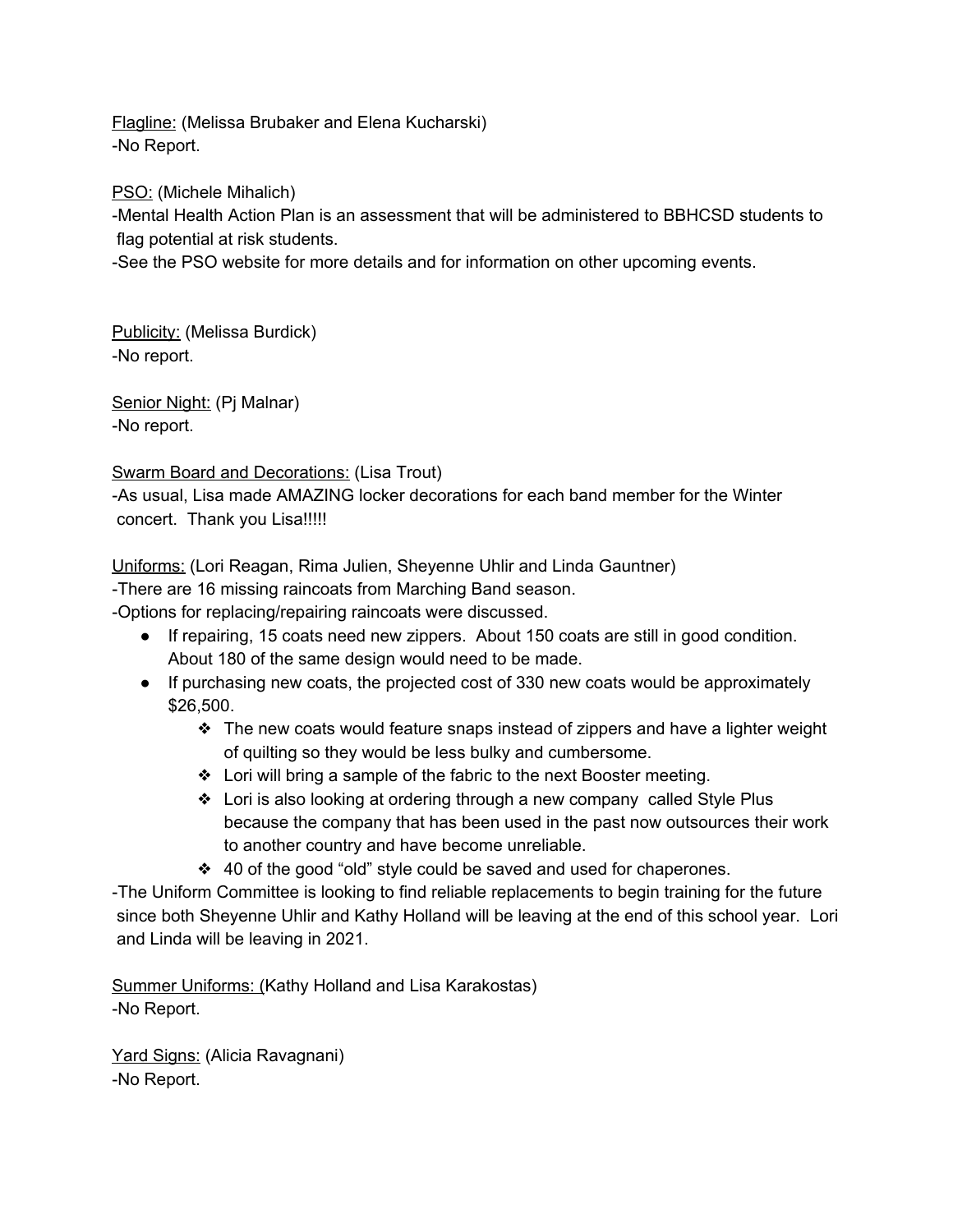### **Ways and Means Committee Reports:** (Amy Zajac)

Athletic Programs: (Melissa Burdick) -Winter Athletic programs are at the printers.

Athletic Program Sales: (Michelle McGrath) -No Report.

Athletic Program Layout: (Kim Traum) -No Report.

Citrus Sales: ( Allison Winokur and Barb Wisniewski)

- Fruit will be delivered at 7:30 AM on Saturday, December 8th.

-Fruit will be available for pick up between 10 AM -2 PM that day.

-Currently there are plenty of volunteers for the morning, but they could use more volunteers for the afternoon.

-There is no fork lift so all fruit must be pulled off the truck by hand.

-Kathy asked if someone could take pictures of the student volunteers while they are working to use for publicity.

Disney Raffle: (Grace Nichols) -No Report.

Endowment/Patrons: (Kim Traum) -NoReport.

Spirit Wear: (Alicia Ravagnani) -No Report.

Pancake Breakfast/Music in Our Schools Event: (Suzanne Orlando)

-Pancake breakfast will be held on Saturday, March 16th, 2019.

-Suzanne is looking for anyone who would be willing to be a committee chair for the breakfast.

● Specifically she needs people to solicit donations for the raffle baskets, someone to chair the clean up committee as well as someone to do ticketing and someone to handle finances.

-So far, Suzanne has no reps from orchestra or choir to help.

-Suzanne does not know if Gus Gallucci will be managing the kitchen this year.

-Kathy Drinko will ask Michele Mihalich to reach out to PSO members to ask for volunteers to help.

-It was also suggested that we reach out to parents of Elementary and Middle School musicians to volunteer since they also benefit from the proceeds of the pancake breakfast.

-Another suggestion was to put a volunteer sign up sheet in the Winter concert programs.